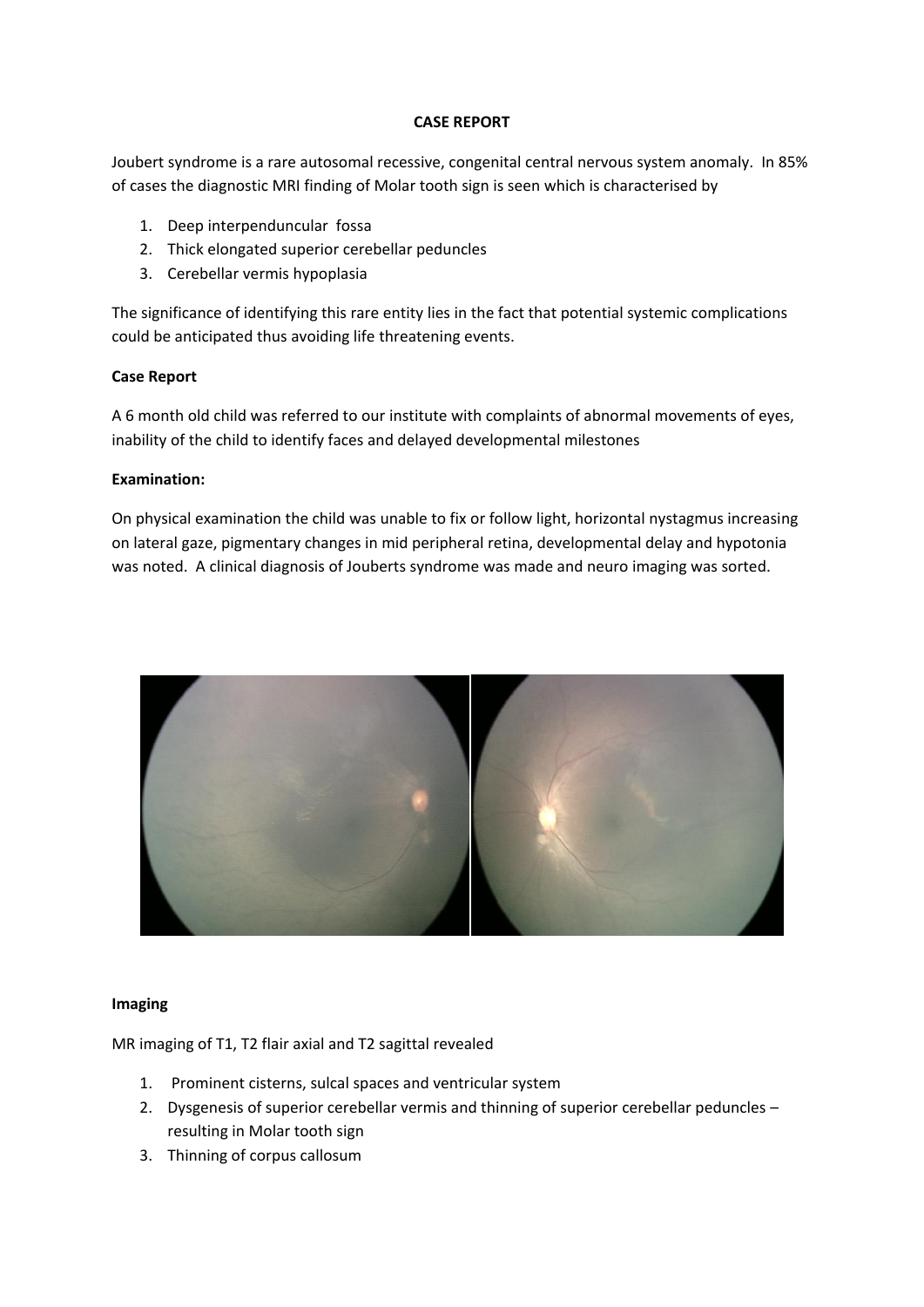

## **Discussion**

Joubert syndrome was first described in 1969 by Dr. Marie Joubert et al in four siblings with agenesis of the cerebellar vermis, episodic hyperpnoea, abnormal eye movements, ataxia and mental retardation and in one child, the presence of associated occipital meningo encephalocele. Bolshauser and Isler reported three children with same phenotype 8 years late, and coined the term "Joubert Syndrome"

The cardinal neuroradiological hallmark of Joubert Syndrome is "Molar tooth sign" resulting from constellation of cerebellar vermis hypo/aplasia, horizontally oriented and thickened superior cerebellar peduncles and deepened interpenduncular fossa. This is caused by lack of normal decussation of the superior cerebellar peduncle fibres leading to enlargement of peduncles making them follow a horizontal course extending perpendicular to brainstem between the midbrain and cerebellum. Other diagnostic criteria include intellectual disability, hypotonia, abnormal respiratory pattern and / or abnormal eye movements. In addition anomalies like retinal dystrophy, ocular coloboma, oral frenulae and tongue tumors, polydactyly, cystic renal disease and congenital hepatic fibrosis are also seen contributing to the wide spectrum of the phenotypic presentation of the disease.